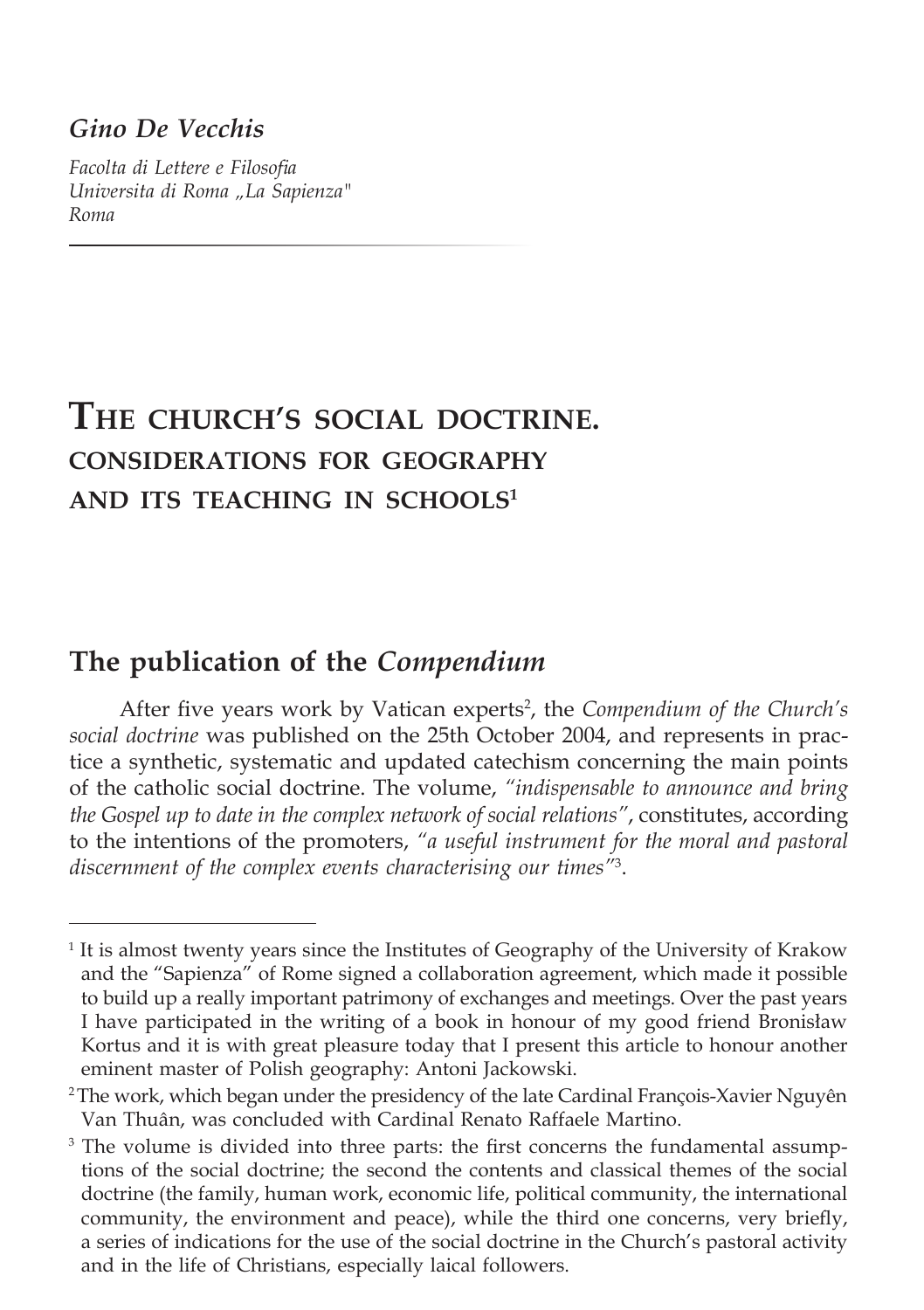During his presentation of the work, Cardinale Renato Raffaele Martino, President of the Pontifical Council of Justice, listed "some of the challenges" that the Compendium intends to answer: *"The first challenge is the cultural one, which the social doctrine deals with availing itself of its interdisciplinary constitutive dimension. The second challenge arises from the situation of ethical and religious indifference and from the need for renewed inter-religious collaboration. The third challenge is really pastoral. The future of the Church's social doctrine in today's world will depend on the continuous reconsideration of the radication of the social doctrine in the very mission of the Church"*<sup>4</sup> .

There are many themes dealt with in the volume, all of which are very topical. In fact, the various theological, philosophical and moral aspects are referred to social questions. In this way, the great problems that humanity is faced with find some possible answers in the moral dimension.

Peace and conflicts, terrorism and globalisation, human rights and new technologies, international solidarity and development, democratic participation and the migration phenomenon, interdependence and the minority groups, hunger and the environment are only some of the problems dealt with. They do not cover all the themes of the Church's social doctrine, but represent those more closely connected to geography and the man-society-environment relationship.

# **Geography and the moral dimension**

As geography focuses its attention on man who lives and works on Earth, it should immediately grasp and make a detailed study of the various changes, contradictions, conflicts and new territorial imbalances arising as a result of the relentless technological progress and new spatial approaches. Biological research too, with new discoveries and increasingly innovative applications, presents a series of unheard of scenarios, which can produce original impulses and different positions in the man-nature relationship. The extraordinary power of transformation of the food chains, made possible by modern technology, gives man a truly enormous potential of dominion.

In the scientific debate going on at present in geography, some reflection on these themes can be extremely fruitful, in so much that it focuses the attention towards the moral dimension. In fact, it seems more and more important to make a detailed assessment of man's behaviour with regard to nature, of the conscious choices that man makes between equally possible actions, but deriving from different principles and moral standards.

<sup>4</sup> *"The defence of democratic values – highlighted Cardinal Renato Raffaele Martino – can be reached by means of the protection of the weak in every corner of the earth and the support of a policy concerned not only with the rights of single persons, but also of peoples, respected in their history, their traditions and their customs"*.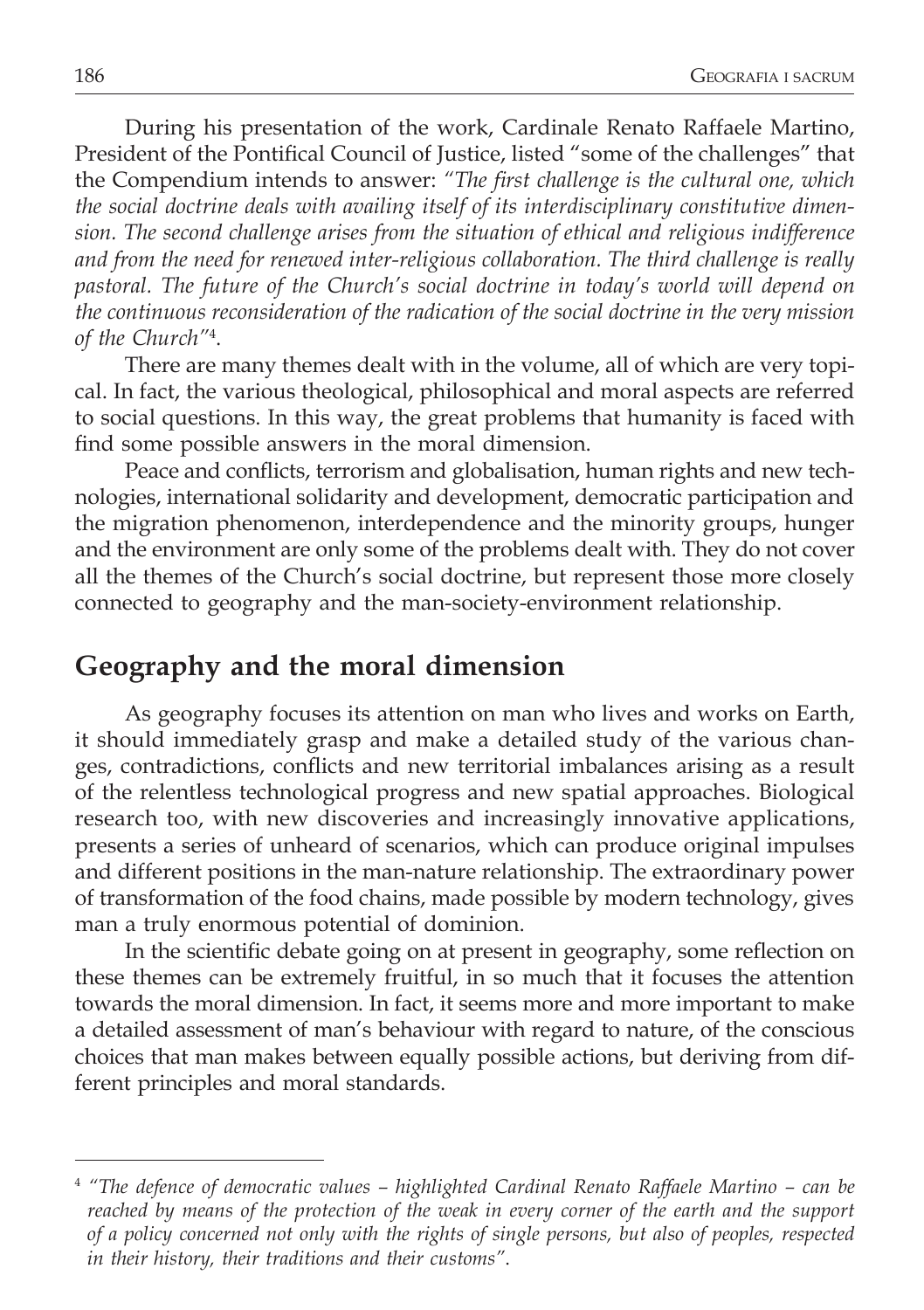The relations between man and nature and society and territory cannot be defined in terms of simple material growth, considered as an absolute value and left to its internal dynamism. Often the quality of nature, cultural diversities, memories of the past and the attention to the future are sacrificed to economic growth, for the most part evaluated in quantitive terms of possession and interpreted as an instrument of well-being for the realisation of social-economic and political stability. In this sense the Church's social doctrine, as expressed in the *Compendium*, takes on great importance.

In the context of the moral dimension and solidarity, moments that are only apparently separate like peace, development, environment and human rights find close interconnections. It is therefore necessary to strengthen the "geography of values", both by aiming research at important social targets, by enriching the knowledge and competences in this perspective and by involving wider social strata, starting with schools. The ethical dimension draws the geographer's attention to look for strong themes, like the culture of the territory, comparison and responsibility; the revaluation of environmental and cultural diversity; the improvement of the quality of life; globalisation placed in the context of real social-economic justice; sustainable development…

Teachers do not only have the task of transmitting specific knowledge about different school subjects to their pupils but also that of formulating a project in which the educational objectives of a general nature are presented in an affective-relational and ethical-social consideration. The coherence and balance between the educational and the didactic importance are essential, as they give sense and meaning to the information, the tasks and the knowledge that the student gets from the subjects, and which would otherwise risk being deprived of their context. Obviously it is fundamental that the education system is hinged on objectives, referred to specific values that can be linked to reality, to guide-values that are necessary to face future challenges with. By means of a series of didactic operations the teachers inevitably touch the area of values; every subject is loaded with educational valences, or that is to say, it is reconsidered, revised and partially restructured according to the educational moment, and therefore according to the development of the person. The passage into the field of values must be adequately considered, as it is a particularly delicate task; the subject, in fact, must not be used as a subordinate transmission vehicle of some dominant, but arguable, values to the new generations and it must not be subject to ideological or propagandistic temptations, to the point of losing its qualities as a scientific subject.

What possibilities are there for an active and formative geography? In reality the potential is enormous; the teacher's educational-didactic task is facilitated by geography in the interpretation of the territory, situated at the various scales and in the knowledge of the relations that man and society have with the environment. These represent complex objectives, rich in contents, which are indispensable for the formation of frames of mind that are useful both for the critical analysis of the local and global realities in which we live, and for the debate relative to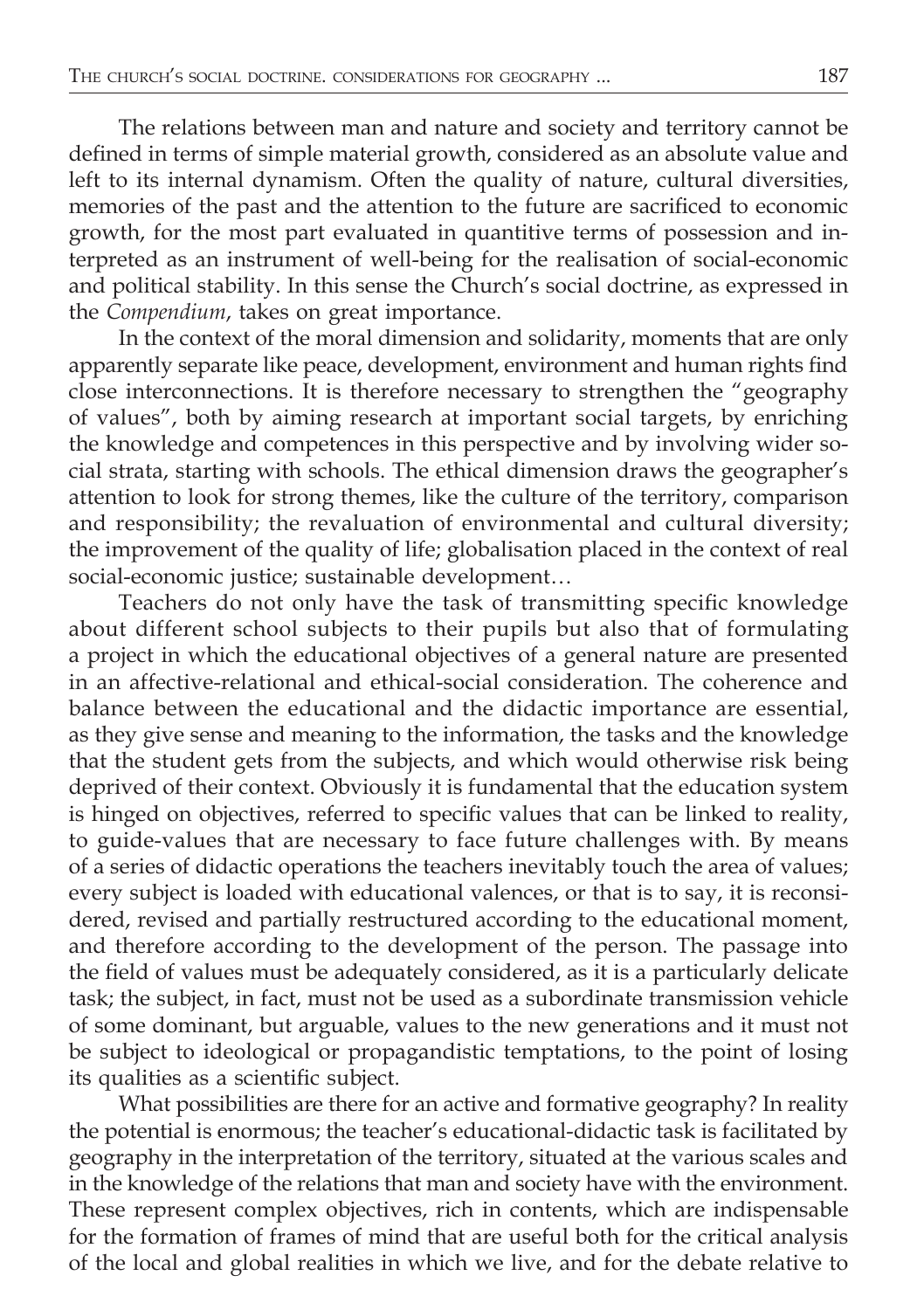the big problems of society: the protection of the environment and the man-nature reciprocity, the concern over the consequences of man's action, the development of peoples, the new cultural realities and human rights.

These are problems that can be linked back to concrete values, rich in critical stimulations, which even though following different courses all to be explored, lead to the need to understand the changes in the world. In order to reach this objective, however, the students have to be given suitable instruments that can be used to understand what happens and to perceive what may happen over the next years. These issues have to be set in the moral dimension, in order to obtain the values with which it is possible to orientate the syllabus itself.

#### **Interdependence, globalisation, peace**

The *Compendium* shows all its force in this context, with the educational potentialities that can be expressed in the teaching of geography.

The relationship is significant, and well identified, between the interdependence of men and peoples (which has increased due to the growth of road networks and means of communication and the extraordinary progress in computer science) and the enormous inequalities between developed and developing countries<sup>5</sup>. Such disparities, furthermore, are also becoming greater in the industrialised countries (§ 362). Technological progress and new knowledge does not necessarily lead to real development, the accomplishment of which *"requires the cooperation among the single political communities"* (§ 446). With regard to this, in the *Compendium* it is stated: *"The ownership of new goods, coming from knowledge, technology and know-how, becomes more and more decisive, since on this is founded the wealth of the industrialised nations much more than on that of natural resources. The new technological and scientific knowledge must be put at the service of man's primary needs, so that the common patrimony of humanity may gradually grow"* (§ 179).

Our time is thus marked by the complex phenomenon of globalisation, which if on the one hand "feeds new hopes", on the other gives rise to "disturbing interrogatives"; in any case this must not lead to new forms of colonialism (§ 366) nor can it neglect the future6. The globalisation of protection, essential rights, and equity is necessary.

<sup>5</sup>*"The acceleration process of interdependence among persons and peoples must be accompanied by just as intense a commitment at an ethical-social level, in order to avoid the fatal consequences of a situation of injustice of planetary dimensions, destined to have negative effects also in those countries that are at the moment most favoured"* (§ 192).

<sup>6</sup>*"In the age of globalisation the solidarity between generations must be strongly emphasised (…) Solidarity between generations demands action to be taken in global planning according to the principle of the universal destination of patrimonies, which makes it morally illicit and economically counterproductive to burden the future generations with the costs of today"* (§ 367).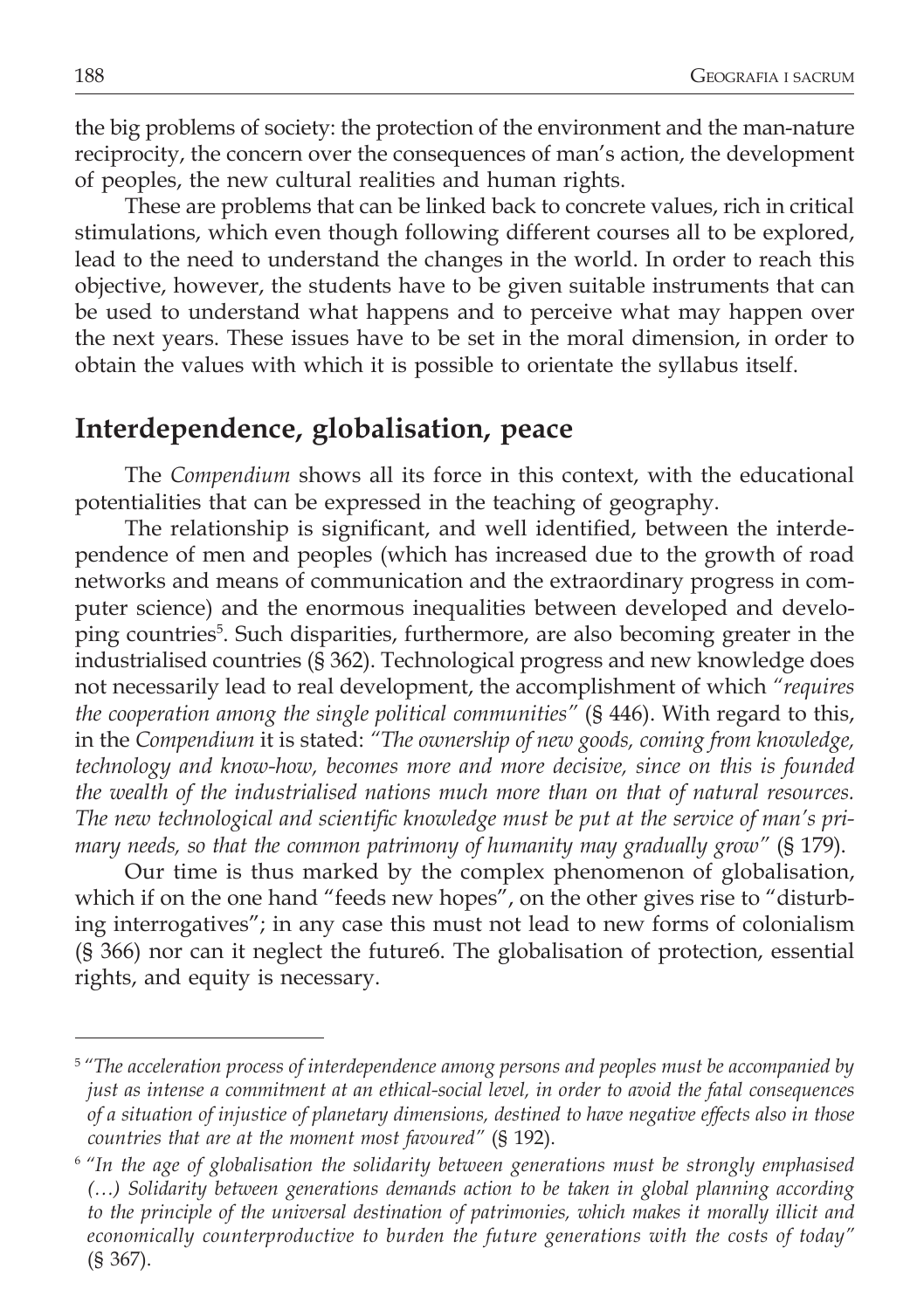One of the results of globalisation, which worsens the imbalance between rich and poor countries, is the increase of migrations of people searching for better living conditions; many perceive the arrival of foreigners in their land as a threat, not considering, on the other hand, that immigration *"can be a resource rather than an obstacle to development"* (§ 297). The institutions of the host countries must, furthermore, be careful *"that the temptation to exploit foreign labour does not spread"* (§ 298). There are also many other considerations concerning the human rights field, now extended to the rights of peoples and nations; the *"nation has a fundamental right to exist, to have its own language and culture"*, to model its life according to its own traditions (§ 157).

The problems arising between nations cannot be resolved by war in any way whatsoever<sup>7</sup> ; the so-called preventive war is also strongly condemned as being outside strict international control (the reference to the new doctrine and the war started by the American President George W. Bush against Iraq is evident, although not explicit)<sup>8</sup>. The condemnation of terrorism is clear, especially when this is carried out in God's name. Peace, "the fruit of justice and charity" must be promoted in all ways possible.

# **Environment: a challenge for humanity**

The Church authorities have expressed a line of continuity with regard to the protection of the environment, even if in the continuity of the tradition it has offered an interpretation of the environmental problem increasingly rich in new ferment<sup>9</sup>.

The research concerning the man-nature relationship must be accompanied by the affirmation of a new mentality promoting responsible and conscious confrontations with the need to respect nature and to make careful and sensible use of natural resources. This is a highly educational task, which also regards the world of schools; in an educational-didactic project, geography can take on a key role, as it represents a subject that helps to understand the spatial dimension in the various social, cultural and economic implications.

<sup>7</sup> "War is a scourge", for which it is *"impossible to think that in the atomic age war can be used as an instrument of justice"*. And furthermore, "*When it breaks out, war becomes a use*less massacre, an adventure without return, which compromises the present and puts the future *of humanity in jeopardy"* (§ 497).

<sup>8</sup>*"As far as concerns, on the other hand, actions of preventive war, begun without solid evidence that an attack is about to be launched, it cannot help but pose serious questions at a moral and juridical level. Therefore, only a decision by the competent organisms on the basis of rigorous checks and well-founded motivations, can internationally legitimise the use of armed force, identifying certain situations as a threat to peace and authorising interference in the sphere of the reserved domain of a State"* (§ 501).

<sup>9</sup> *"Man must not arbitrarily dispose of the earth, subjecting it to his will without reserve, as if it had no form of its own and an anterior destination given to it by God"* (§ 460).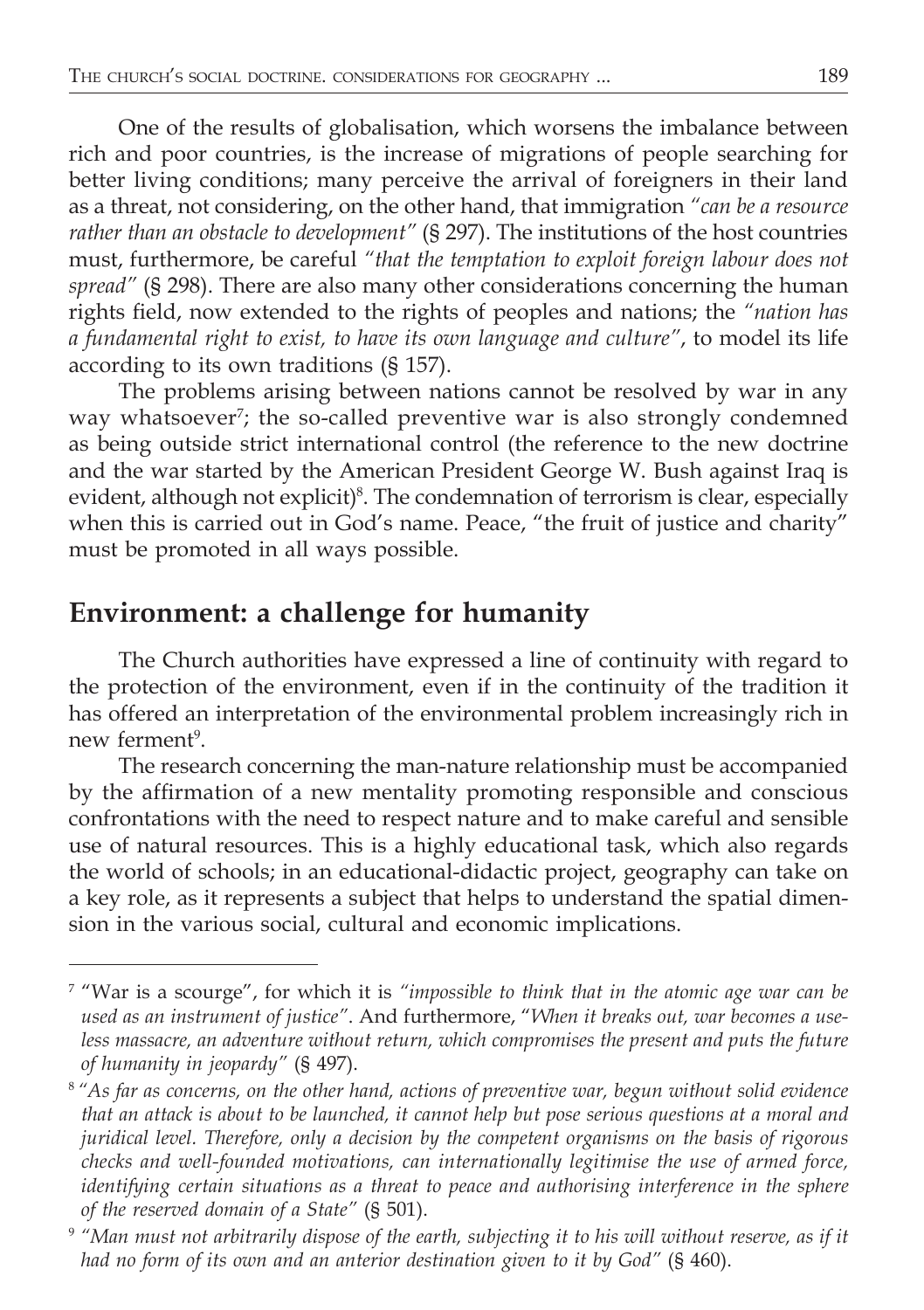In this case too it is necessary to search for, besides the various environmental references that can relate human activity and natural systems, an ethical dimension able to focus the children's attention on highly contradictory positions that are found with respect to the environment, and which unfortunately nowadays have a negative effect on its integrity. In many ways, in fact, man relies on a nature that was considered unlimited in its resources, behaving like he did at the dawn of history, only worrying about environmental disaster when personally being exposed to its negative consequences. This behaviour apparently comes into conflict with the trust that man places in his intelligence and ability to innovate, for which reason environmental degradation would turn out to be a necessary drawback for the immediate increase in consumption, but of short duration in the perspective of future technological progress.

The Church's social doctrine recommends an "attitude of caution", which makes it possible to carefully consider *"nature, objectives and methods of the various forms of applied technology"* (§ 458). Space and time must also be carefully assessed, as every kind of intervention in an area of the ecosystem cannot *"avoid considering the consequences in other areas and, in general, on the well-being of future generations"* (§ 459). And furthermore, the responsibility towards the environment, the common patrimony of the human being, *"not only extends to the needs of the present, but also to those of the future"* (§ 467).

It must be stressed that the temporal dimension, never unrelated to geography, transmits the concept of progress, evolution and change to space; and thus, time helps us to better interpret reality, subject to faster and faster transformations, by means of a coordination in different spatial scales: from the changes in one's own life, to those in one's own community, one's country and lastly in the world.

More and more often a state of conflict is recorded between the times and rhythms of nature and those of man, which is so strong as to make the societyenvironment relationship difficult and quite complicated, maintained in terms of general integrity until the assertion of the industrial revolution, when the state of equilibrium was progressively broken<sup>10</sup>. For this reason geographic-environmental education has another strong point in the evaluation of times, cycles and rhythms of nature, as well as in the study of the kinds of conflict between the times of nature and those of man.

The exploration of time also concerns the future (short and long term), above all under the profile of responsibility with regard to the future consequences

<sup>&</sup>lt;sup>10</sup> In the *Compendium* we can read: "The plan for economic development must carefully con*sider the need to respect the integrity and the rhythms of nature, since natural resources are limited and some are non-renewable. The present rhythm of exploitation seriously compromises the availability of some natural resources for the present and the future"* (§ 470). "The protection of the environment cannot be guaranteed on the basis of the financial costs benefits calculation" (§470).